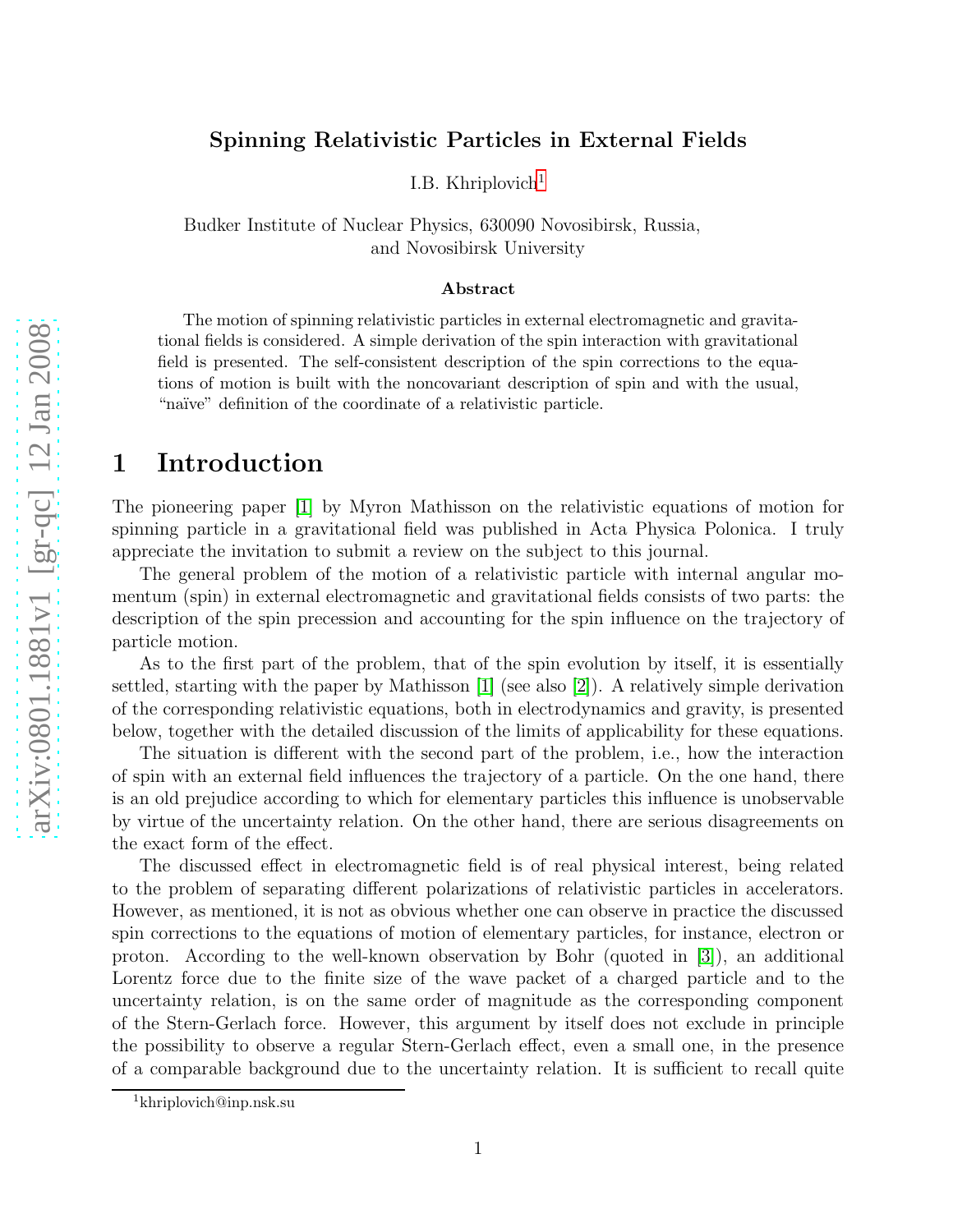common situation when the accuracy with which the energy of an unstable level is known, is much better than the width of this level.

Besides, not only spin-dependent correlations certainly exist in differential cross sections of scattering processes, but they are effectively used to separate particles of different polarizations. That is why it was proposed long ago to separate charged particles of different polarizations in a storage ring through the spin interaction with external fields [\[4\]](#page-14-3). Though this proposal is discussed rather actively (see, for instance, review [\[5\]](#page-14-4)), it is not clear up to now whether it is feasible technically.

On the other hand, certainly there are macroscopic objects for which internal rotation influences their trajectories. We mean the motion of Kerr black holes in external gravitational fields. This problem is of importance in particular for the calculation of the gravitational radiation of binary stars. In this connection it was considered in  $[6 - 9]$ . However, the equations of motion taking account of the spin influence to lowest nonvanishing order in  $c^{-2}$ , used in these papers, lead to results which differ from the well-known gravitational spin-orbit interaction even in the simpler case of an external field. As will be demonstrated below, the disagreement originates from different definitions of the center-of-mass coordinate. In the analysis of this disagreement and in the solution of the problem we follow [\[10,](#page-14-5) [11\]](#page-14-6).

## 2 Equations of Motion of Spin in Electromagnetic Field

The equations of motion for spin of a relativistic particle in electromagnetic field are well known. However, since the general problem of the spin interaction with external gravitational field reduces to the analogous problem for the case of an external electromagnetic field, it is pertinent to start the detailed analysis of the subject in this way. Besides, the subtleties with the definition of the center-of-mass coordinate can be essentially elucidated in this problem, which is somewhat more simple than the gravitational one.

#### 2.1 Covariant Equation of Motion of Spin

Let us consider at first the spin precession for a nonrelativistic charged particle. The equation that describes this precession is well known:

<span id="page-1-0"></span>
$$
\dot{\mathbf{s}} = \frac{eg}{2m} \left[ \mathbf{s} \times \mathbf{B} \right]. \tag{1}
$$

Here **B** is an external magnetic field, e and m are the charge and mass of the particle, q is its gyromagnetic ratio (for electron  $g \approx 2$ ). In other words, the spin precesses around the direction of magnetic field with the frequency  $-(eg/2m)\mathbf{B}$ . In the same nonrelativistic limit the velocity precesses around the direction of **B** with the frequency  $-(e/m)B$ :

<span id="page-1-1"></span>
$$
\dot{\mathbf{v}} = \frac{e}{m} \left[ \mathbf{v} \times \mathbf{B} \right]. \tag{2}
$$

Thus, for  $q = 2$  spin and velocity precess with the same frequency, so that the angle between them is conserved.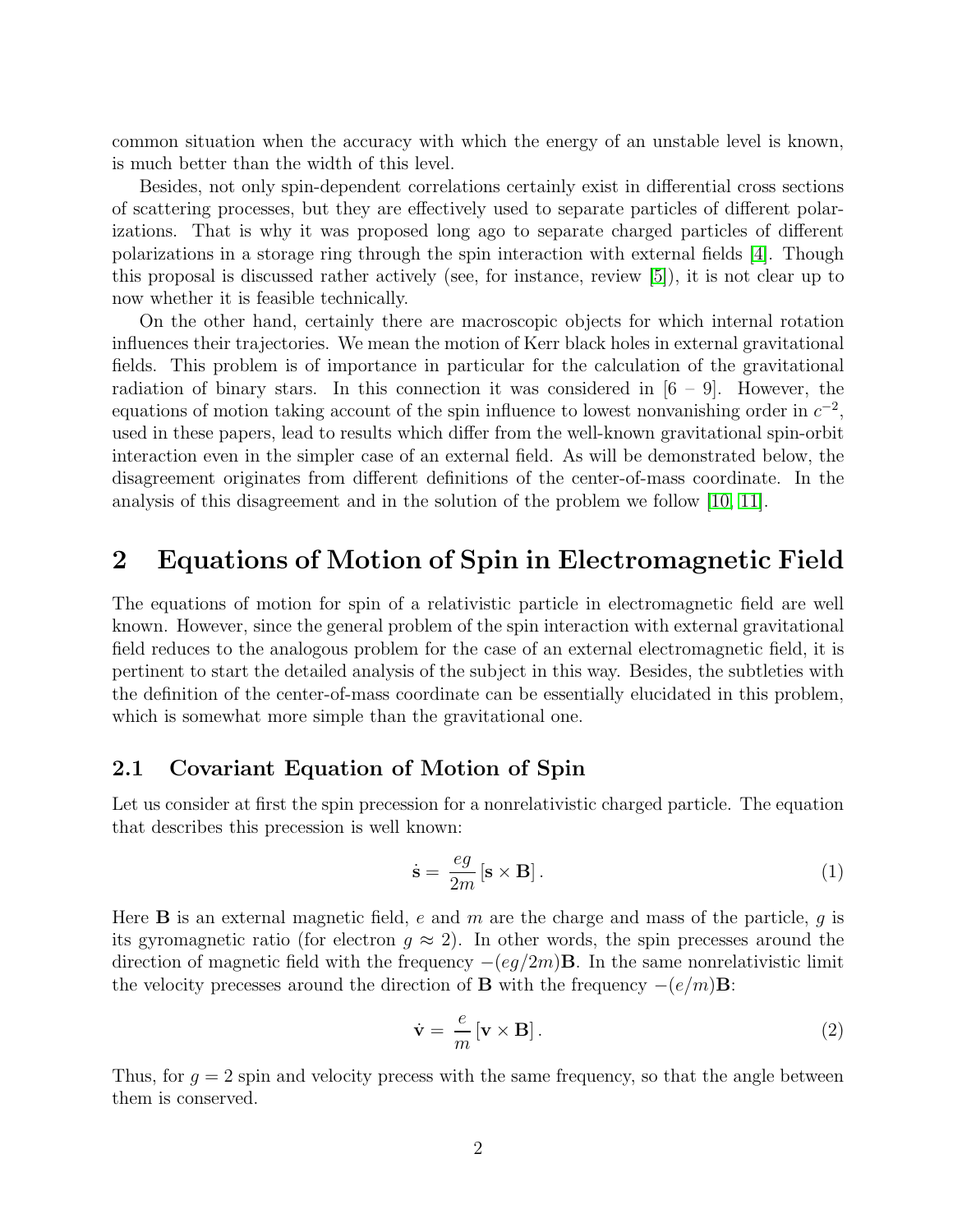Let us note that both equations, [\(1\)](#page-1-0) and [\(2\)](#page-1-1), hold as Heisenberg equations of motion in an external field for the spin and velocity operators, s and v. On the other hand, being averaged over properly localized wave packets, these equations go over into the (semi)classical equations of motion for spin and velocity. This refers also to the relativistic generalizations of equation [\(1\)](#page-1-0), discussed in this section below.

We will consider at first the covariant semiclassical formalism using the four-dimensional vector of spin  $S_{\mu}$ . This 4-vector is defined as follows. In the particle rest frame  $S_{\mu}$  has no time component and reduces to the common three-dimensional vector of spin s, i.e., in this frame  $S_{\mu} = (0, \mathbf{s})$ . In the reference frame where the particle moves with velocity **v**, the vector  $S_{\mu}$  is constructed from  $(0, s)$  by means of the Lorentz transformation, so that here

<span id="page-2-2"></span>
$$
S_0 = \gamma \mathbf{vs}, \quad \mathbf{S} = \mathbf{s} + \frac{\gamma^2 \mathbf{v}(\mathbf{vs})}{\gamma + 1}.
$$
 (3)

Then, just by definition of  $S_{\mu}$ , the following identities take place:

<span id="page-2-0"></span>
$$
S_{\mu}S_{\mu} = -\mathbf{s}^{2} \, (= \text{const}), \quad S_{\mu}u_{\mu} = 0 \, ; \tag{4}
$$

as usual, here  $u_{\mu}$  is the four-velocity. It should be emphasized that it is just the velocity, which is a parameter of the Lorentz group, that enters these relations (but not the canonical momentum, which is not even a gauge-invariant vector).

The right-hand side of the equation for  $dS_{\mu}/d\tau$  (here and below  $\tau$  is the proper time) should be linear and homogeneous both in the electromagnetic field strength  $F_{\mu\nu}$ , and in the same four-vector  $S_{\mu}$ , and may depend also on  $u_{\mu}$ . By virtue of the first identity [\(4\)](#page-2-0), the right-hand side should be four-dimensionally orthogonal to  $S_{\mu}$ . Therefore, the general structure of the equation we are looking for is

<span id="page-2-1"></span>
$$
\frac{dS_{\mu}}{d\tau} = \alpha F_{\mu\nu} S_{\nu} + \beta u_{\mu} F_{\nu\lambda} u_{\nu} S_{\lambda} \,. \tag{5}
$$

Comparing the nonrelativistic limit of this equation with [\(1\)](#page-1-0), we find

$$
\alpha = \frac{eg}{2m}.
$$

Now we take into account the second identity [\(4\)](#page-2-0), which after differentiation in  $\tau$  gives

$$
u_{\mu} \frac{dS_{\mu}}{d\tau} = -S_{\mu} \frac{du_{\mu}}{d\tau},
$$

and recall the classical equation of motion for a charge:

<span id="page-2-3"></span>
$$
m\frac{du_{\mu}}{d\tau} = eF_{\mu\nu}u_{\nu}.
$$
\n(6)

Then, multiplying equation [\(5\)](#page-2-1) by  $u_{\mu}$ , we obtain

$$
\beta = -\frac{e}{2m}(g-2).
$$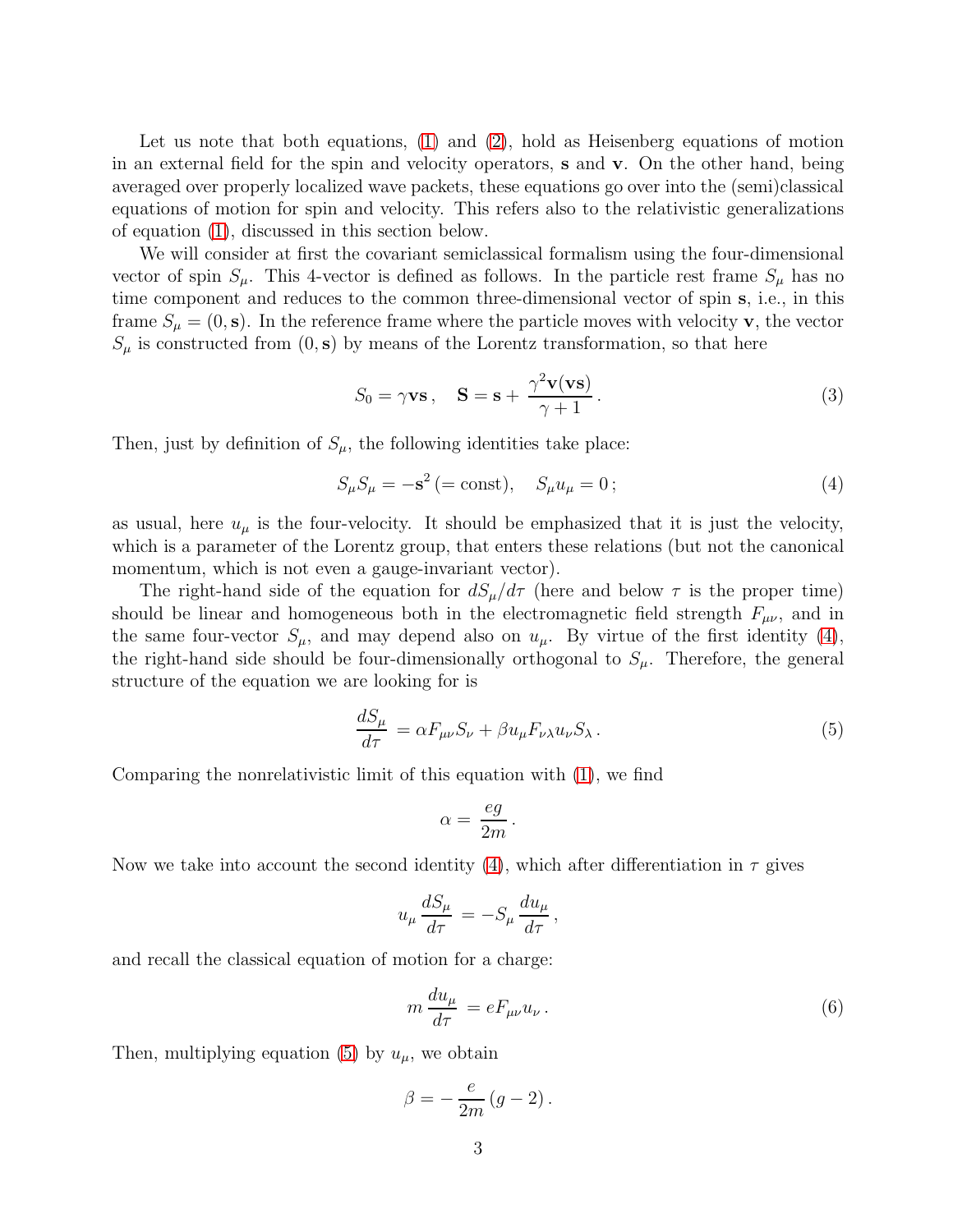Thus, the covariant equation of motion for spin is  $[12 - 14]$ 

<span id="page-3-0"></span>
$$
\frac{dS_{\mu}}{d\tau} = \frac{eg}{2m}F_{\mu\nu}S_{\nu} - \frac{e}{2m}(g-2)u_{\mu}F_{\nu\lambda}u_{\nu}S_{\lambda}.
$$
\n(7)

Let us discuss the limits of applicability for this equation.

Of course, typical distances at which the trajectory changes (for instance, the Larmor radius in a magnetic field) should be large as compared to the de Broglie wave length  $\hbar/p$ of the elementary particle. Then, the external field itself should not change essentially at the distances on the order of both the de Broglie wave length  $\hbar/p$  and the Compton wave length  $\hbar/(mc)$  of the particle. In particular, if the last condition does not hold, the scatter of velocities in the rest frame is not small as compared to  $c$ , and one cannot use in this frame the nonrelativistic formulae.

Besides, if the external field changes rapidly, the motion of spin will be influenced by interaction of higher electromagnetic multipoles of the particle with field gradients. For a particle of spin 1/2 higher multipoles are absent, and the gradient-dependent effects are due to finite form factors of the particle. These effects start here at least in second order in field gradients and usually are negligible.

At last, in equation [\(7\)](#page-3-0) we confine to effects of first order in the external field. This approximation relies in fact on the implicit assumption that the first-order interaction with the external field is less than the excitation energy of the spinning system. Usually this assumption is true and the first-order equation [\(7\)](#page-3-0) is valid. Still, one can easily point out situations when this is not the case. To be definite, let us consider the hydrogen-like ion  ${}^{3}He^{+}$ in the ground s-state with the total spin  $F = 1$ . It can be easily demonstrated that an already quite moderate external magnetic field is sufficient to break the hyperfine interaction between the electron and nuclear magnetic moments (a sort of Paschen-Back effect). Then, instead of a precession of the total spin  $\bf{F}$  of the ion, which should be described by equations [\(1\)](#page-1-0) or [\(7\)](#page-3-0) with a corresponding ion g-factor, we will have a separate precession of the decoupled electron and nuclear spins.

Let us go back now to equation [\(7\)](#page-3-0). We note that for  $g = 2$  and in the absence of electric field, its zeroth component reduces to

$$
\frac{dS_0}{d\tau} = 0.
$$

Taking into account definition [\(3\)](#page-2-2) for  $S_0$  and the fact that in a magnetic field a particle energy remains constant, we find immediately that the projection of spin s onto velocity, so-called helicity, is conserved.

## 2.2 Noncovariant Equation of Motion for Spin of Relativistic Particle. Thomas Precession

We will obtain now the relativistic equation for the three-dimensional vector of spin s, that directly describes the internal angular momentum of a particle in its "momentary" rest frame. This equation can be derived from [\(7\)](#page-3-0) using relations [\(3\)](#page-2-2), together with the equations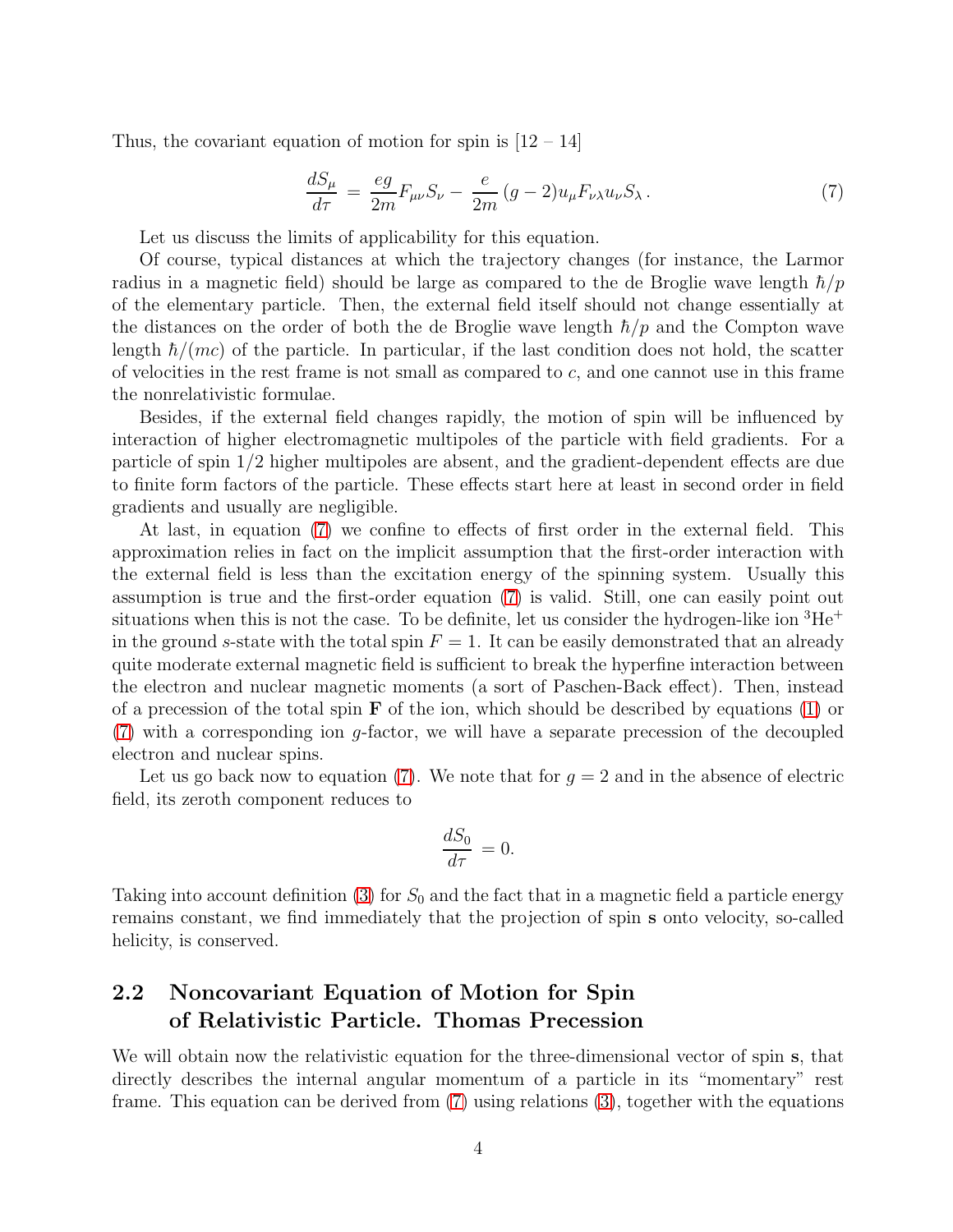of motion for a charge in external field. It will require, however, quite tedious calculations. Therefore, we choose another way, somewhat more simple and much more instructive.

First, we transform equation [\(1\)](#page-1-0) from the comoving inertial frame, where the particle is at rest, into the laboratory one. The magnetic field B′ in the rest frame is expressed via the electric and magnetic fields  $E$  and  $B$  given in the laboratory frame, as follows:

$$
\mathbf{B}' = \gamma \mathbf{B} - \frac{\gamma^2}{\gamma + 1} \mathbf{v}(\mathbf{v} \mathbf{B}) - \gamma \mathbf{v} \times \mathbf{E}.
$$

This expression can be easily checked by comparing it component by component with the transformation of magnetic field for two cases: when this field is parallel to the velocity and orthogonal to it, respectively. Then one should take into account that the frequency in the laboratory time t is  $\gamma$  times smaller than the frequency in the laboratory time  $\tau$  (indeed,  $d/dt = d\tau/dt \cdot d/d\tau = \gamma^{-1} d/d\tau$ . Found in this way contribution to the precession frequency is

$$
\boldsymbol{\omega}_g = -\frac{eg}{2m} \left[ \mathbf{B} - \frac{\gamma}{\gamma+1} \mathbf{v}(\mathbf{v} \mathbf{B}) - \mathbf{v} \times \mathbf{E} \right].
$$

However it is clear from equation [\(7\)](#page-3-0) that spin precesses even if  $g = 0$ . To elucidate the origin of this effect, the so-called Thomas precession [\[15\]](#page-15-0), we consider two successive Lorentz transformations: at first from the laboratory frame  $S$  into the frame  $S'$  that moves with the velocity **v** with respect to  $S$ , and then from  $S'$  into the frame  $S''$  that moves with respect to  $S'$  with the infinitesimal velocity  $d\mathbf{v}$ . Let us recall in this connection the following fact related to usual three-dimensional rotations: the result of two successive rotations with respect to noncollinear axes  $n_1$  and  $n_2$  contains in particular a rotation around the axis directed along their vector product  $\mathbf{n}_1 \times \mathbf{n}_2$ . Now it is only natural to assume that the result of the above successive Lorentz transformations will contain in particular a usual rotation around the axis directed along  $d\mathbf{v} \times \mathbf{v}$ . In result, spin in the rest frame will rotate in the opposite direction by an angle which we denote by  $\kappa [d\mathbf{v} \times \mathbf{v}]$ . Here  $\kappa$  is some numerical factor to be determined below. It depends generally speaking on the particle energy.

This is in fact the Thomas precession. Its frequency in the proper time  $\tau$  is

$$
\mathbf{\omega}_T' = \kappa [\, d\mathbf{v} / d\tau \times \mathbf{v} \,] = \kappa \, \frac{e}{m} \, [ \, \mathbf{E}' \times \mathbf{v} \,].
$$

Now we transform the electric field  $E'$  from the proper frame into the laboratory one, as it was done above for the magnetic field  $\mathbf{B}'$ , and go over also from the proper time  $\tau$  to t. In result, the frequency of the Thomas precession in the laboratory frame is

$$
\omega_T = \kappa \frac{e}{m} \left[ \left( \mathbf{E} - \frac{\gamma}{\gamma + 1} \mathbf{v}(\mathbf{v} \mathbf{E}) + \mathbf{v} \times \mathbf{B} \right) \times \mathbf{v} \right]
$$

$$
= -\kappa \frac{e}{m} \left[ \mathbf{v} \times \mathbf{E} - v^2 \mathbf{B} + \mathbf{v}(\mathbf{v} \mathbf{B}) \right].
$$

To find the coefficient  $\kappa$ , we recall that in a magnetic field, for  $g = 2$  the projection of spin onto the velocity is conserved. In other words, in this case the total frequency of the spin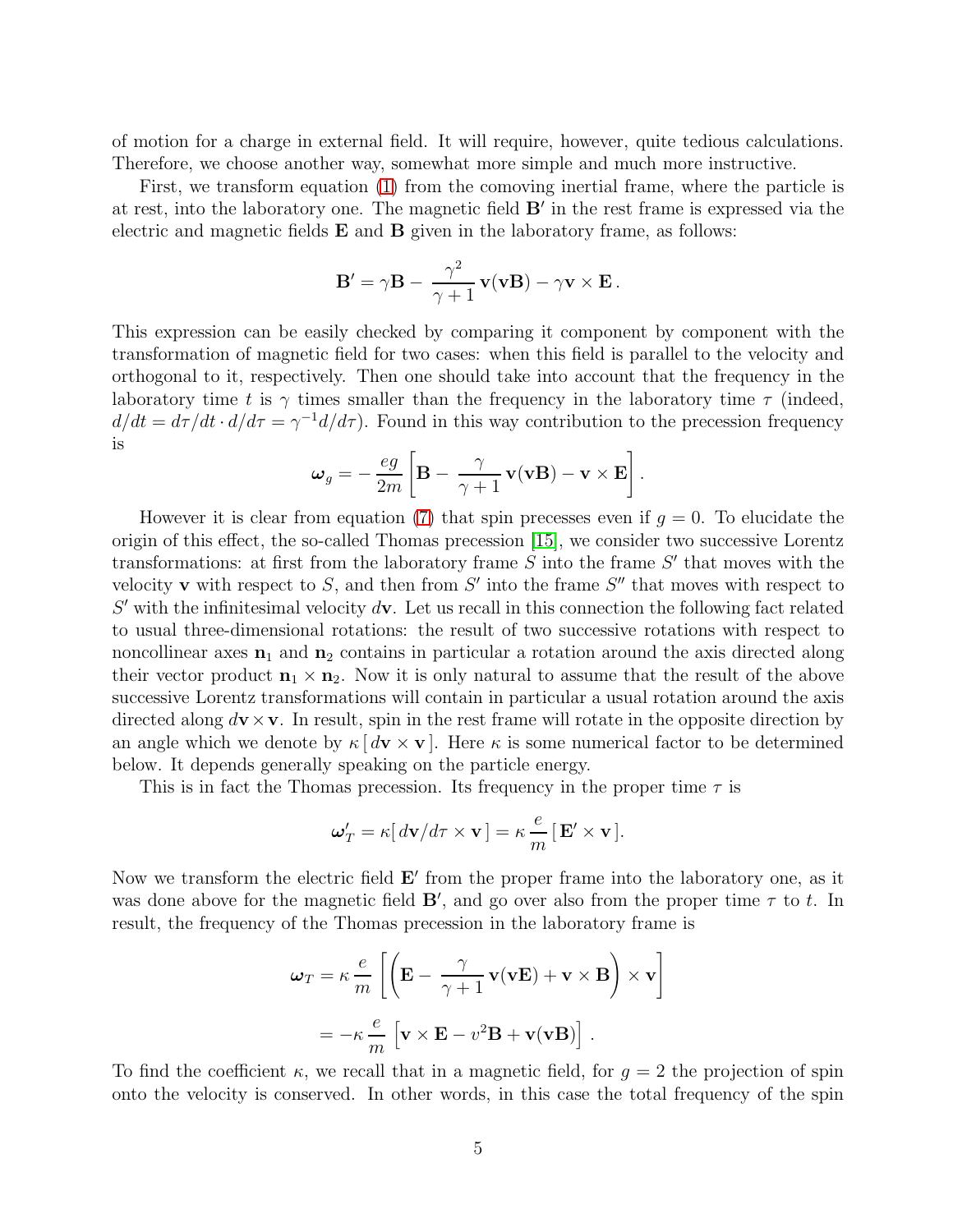precession  $\omega = \omega_g + \omega_T$  coincides with the frequency of the velocity precession which is well known to be

$$
\boldsymbol{\omega}_v = -\,\frac{e}{m\gamma}\,\mathbf{B}\,.
$$

From this we find easily that  $\kappa = \gamma/(\gamma + 1)$ . Correspondingly, the relativistic equation of motion for the three-dimensional vector of spin s in external electromagnetic field is

<span id="page-5-0"></span>
$$
\frac{d\mathbf{s}}{dt} = (\boldsymbol{\omega}_g + \boldsymbol{\omega}_T) \times \mathbf{s} = \frac{e}{2m} \left\{ \left( g - 2 + \frac{2}{\gamma} \right) [\mathbf{s} \times \mathbf{B}] \right\}
$$

$$
- (g - 2) \frac{\gamma}{\gamma + 1} [\mathbf{s} \times \mathbf{v}] (\mathbf{v} \mathbf{B}) - \left( g - \frac{2\gamma}{\gamma + 1} \right) [\mathbf{s} \times [\mathbf{v} \times \mathbf{E}]] \right\}.
$$
(8)

### 2.3 Relativistic Spin Hamiltonian

The relativistic Hamiltonian for the interaction of the three-dimensional vector of spin with external electromagnetic field is written in the usual form:

<span id="page-5-1"></span>
$$
H = \boldsymbol{\omega} \mathbf{s} \,. \tag{9}
$$

Not only does it generate via the standard relation

$$
\frac{d\mathbf{s}}{dt} = \frac{i}{\hbar} [H, \mathbf{s}] \tag{10}
$$

equation [\(8\)](#page-5-0). For instance, it is easy to obtain with this Hamiltonian equations of motion of the quadrupole moment of a relativistic particle in electric and magnetic fields, neglecting the field gradients. In the particle rest frame, the operator of its quadrupole moment is

$$
q_{mn} = \frac{3q}{2s(2s-1)} \left[ s_m s_n + s_n s_m - \frac{2}{3} s(s+1) \delta_{mn} \right];
$$

here the structure in square brackets guarantees the symmetry and vanishing trace of this operator,  $q_{mn} = q_{nm}$ ,  $q_{mm} = 0$ ; the overall factor at the square brackets corresponds to the normalization condition  $q_{zz} = q$  for  $s_z = s$ . To calculate the commutator in the corresponding equation

$$
\frac{dq_{mn}}{dt} = \frac{i}{\hbar} \left[ \omega_k s_k, q_{mn} \right],\tag{11}
$$

is an elementary problem.

Moreover, Hamiltonian [\(9\)](#page-5-1) is effective for the solution of various other physical problems, from the single-photon radiative transition between atomic s-levels to the low-energy theorems for Compton scattering. So, the validity of this Hamiltonian is beyond any doubts.

In particular, interaction [\(9\)](#page-5-1) can be effectively used to derive the additional spin-dependent force acting upon a charged particle in an external electromagnetic field [\[16\]](#page-15-1). However, since  $\omega$  depends directly on the particle velocity **v** (but not on its momentum **p**), it is somewhat more convenient to employ here the Lagrangian (but not Hamiltonian) formalism with

<span id="page-5-2"></span>
$$
L = -\omega s. \tag{12}
$$

We will come back to the spin-dependent forces later.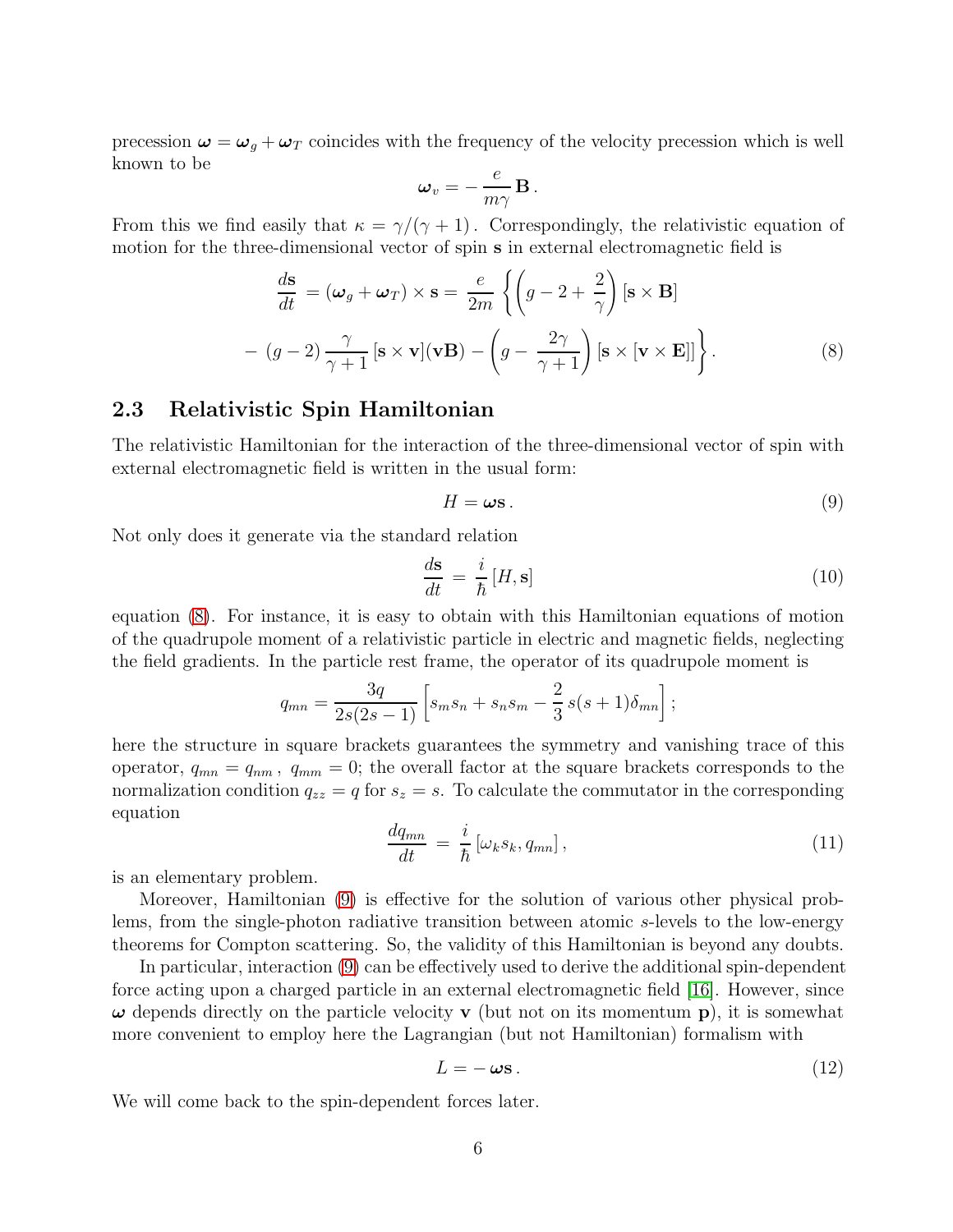## 3 Spin Precession in Gravitational Field

In this section we present a simple and general derivation of the equations of the spin precession in a gravitational field (restricting to first order in spin), based on a remarkable analogy between gravitational and electromagnetic fields. Due to this correspondence, the formulae of the previous section are naturally adapted for the case of an external gravitational field. In this way we easily reproduce and generalize known results for gravitational spin effects.

### 3.1 General Relations

It follows from the angular momentum conservation in flat space-time taken together with the equivalence principle that the 4-vector of spin  $S<sup>\mu</sup>$  is parallel transported along the particle world-line. The parallel transport of a vector along a geodesic  $x^{\mu}(\tau)$  means that its covariant derivative vanishes:

<span id="page-6-0"></span>
$$
\frac{DS^{\mu}}{D\tau} = 0. \tag{13}
$$

We will use the tetrad formalism natural for the description of spin. The tetrad components of spin

$$
S^a = S^\mu e^a_\mu
$$

(by the first letters of the Latin alphabet,  $a, b, c, d$ , we label here and below four-dimensional tetrad indices) behave as vectors under Lorentz transformations of the locally inertial frame. However, they do not change under generally covariant transformations  $x^{\mu} = f^{\mu}(x')$ . In other words, the four components  $S^a$  are world scalars. Therefore, in virtue of relation [\(13\)](#page-6-0), the equations for them appear as follows:

<span id="page-6-1"></span>
$$
\frac{dS^a}{d\tau} = \frac{DS^a}{D\tau} = S^\mu e^a_{\mu;\nu} u^\nu = \eta^{ab} \gamma_{bcd} u^d S^c. \tag{14}
$$

The covariant derivative of a tetrad is by definition

$$
e^a_{\mu;\,\nu} = \partial_\nu e^a_\mu - \Gamma^\kappa_{\mu\nu} e^a_\kappa\,,
$$

and the quantity

$$
\gamma_{abc} = e_{a\mu;\nu} e_b^{\mu} e_c^{\nu} \tag{15}
$$

is the Ricci rotation coefficient. By means of covariant differentiation of the identity  $e_{a\mu} e_b^{\mu} =$  $\eta_{ab}$ , one can easily demonstrate that these coefficients are antisymmetric in the first pair of indices:

$$
\gamma_{abc} = -\gamma_{bac} \,. \tag{16}
$$

Of course, the equations for the tetrad components of a 4-velocity look exactly in the same way as those for spin:

<span id="page-6-2"></span>
$$
\frac{du^a}{d\tau} = \eta^{ab}\gamma_{bcd}u^du^c.
$$
\n(17)

The meaning of equations [\(14\)](#page-6-1) and [\(17\)](#page-6-2) is clear: the tetrad components of both vectors vary in the same way since their variation is due only to the rotation of the local Lorentz frame.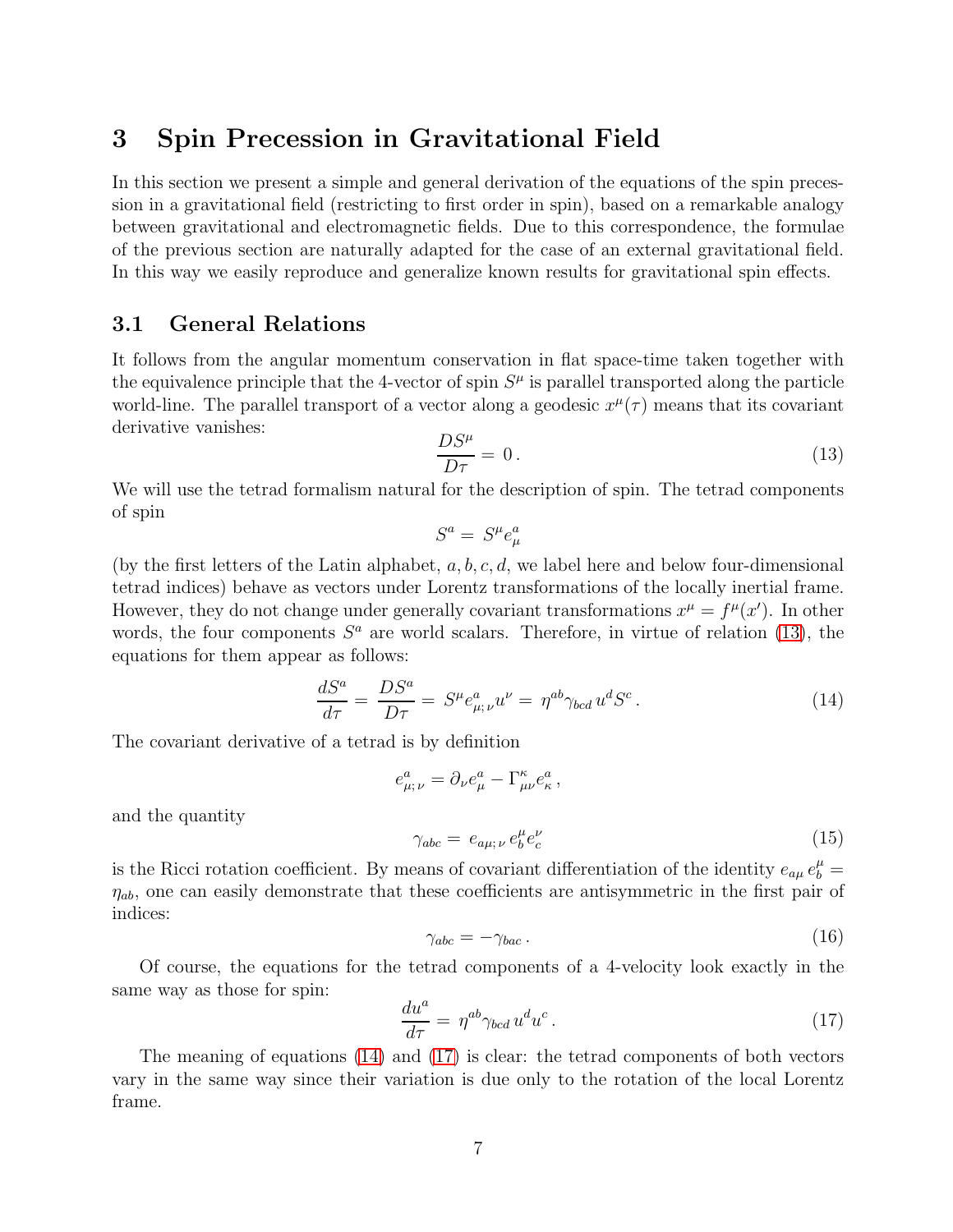There is a remarkable similarity between the discussed problem and the special case of  $q = 2$  in electrodynamics. According to equations [\(7\)](#page-3-0) and [\(6\)](#page-2-3), the four-dimensional spin and four-dimensional velocity of a charged particle with the gyromagnetic ratio  $q = 2$  precess with the same angular velocity:

$$
\frac{dS_a}{d\tau} = \frac{e}{m} F_{ab} S^b, \quad \frac{du_a}{d\tau} = \frac{e}{m} F_{ab} u^b.
$$

In other words, the obvious correspondence takes place:

$$
\frac{e}{m} F_{ab} \longleftrightarrow \gamma_{abc} u^c. \tag{18}
$$

It allows us to derive the precession frequency  $\omega$  of a three-dimensional vector of spin **s** in an external gravitational field from expression [\(8\)](#page-5-0) by means of the simple substitution

$$
\frac{e}{m} B_i \longrightarrow -\frac{1}{2} \epsilon_{ikl} \gamma_{klc} u^c; \quad \frac{e}{m} E_i \longrightarrow \gamma_{0ic} u^c \tag{19}
$$

(here again, it is just the velocity, a parameter of the local Lorentz group, that enters these relations, but not the canonical momentum). Thus, the precession frequency is

<span id="page-7-0"></span>
$$
\omega_i = \epsilon_{ikl} \left( \frac{1}{2} \gamma_{klc} + \frac{u^k}{u^0 + 1} \gamma_{0lc} \right) \frac{u^c}{u^0_w} . \tag{20}
$$

The factor  $1/u_w^0$  in expression [\(20\)](#page-7-0) is due to the transition in the left-hand side of equation  $(14)$  to differentiating over the world time t:

$$
\frac{d}{d\tau} = \frac{dt}{d\tau}\frac{d}{dt} = u_w^0 \frac{d}{dt}.
$$

We supply here  $u_w^0$  with the subscript w to indicate that this is the world, but not the tetrad, component of 4-velocity. All other indices in [\(20\)](#page-7-0) are tetrad ones,  $c = 0, 1, 2, 3, i, k, l =$ 1, 2, 3.

Naturally, the relativistic Hamiltonian for the interaction of the three-dimensional vector of spin with external gravitational field is exactly of the same form [\(9\)](#page-5-1), as that in the electromagnetic case. Here, of course, the precession frequency  $\omega$  is given by formula [\(20\)](#page-7-0).

As to the limits of applicability of the presented equations, which describe the spin precession in an external gravitational field, they are quite analogous to those pointed out in subsection 2.1 for the case of an electromagnetic field.

However, in some respect the spin interaction with a gravitational field differs essentially from that with an electromagnetic field. In the case of an electromagnetic field, the interaction depends, generally speaking, on a free phenomenological parameter, g-factor. Moreover, if one allows for the violation of invariance both under the reflection of space coordinates and under time reversal, one more parameter arises in the case of electromagnetic interaction, the value of the electric dipole moment of the particle. The point is that both magnetic and electric dipole moments interact with the electromagnetic field strength, so that this interaction is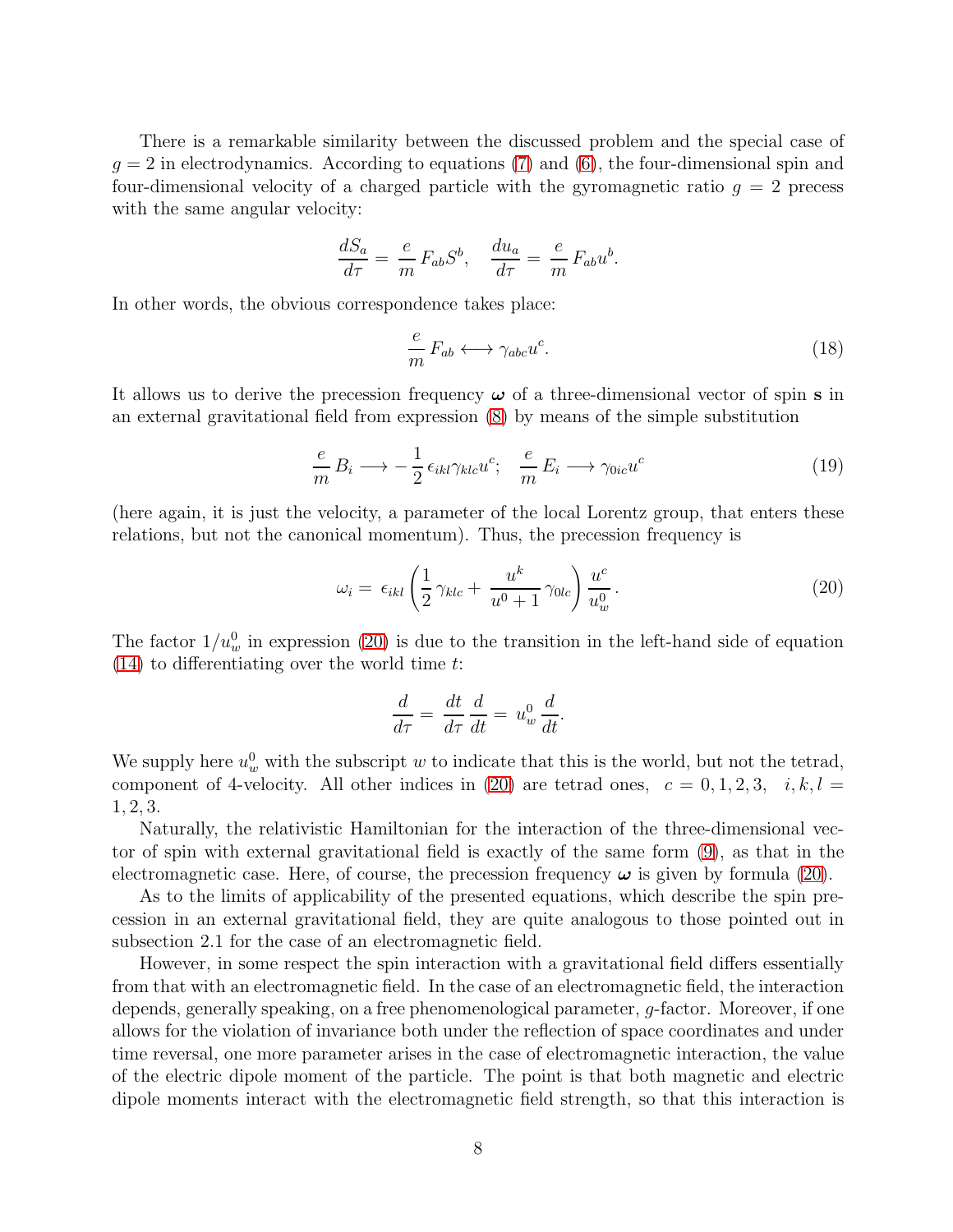gauge-invariant for any value of these moments. Only the spin-independent interaction with the electromagnetic vector potential is fixed by the charge conservation and gauge invariance. On the contrary, the Ricci rotation coefficients  $\gamma_{abc}$  entering the gravitational first-order spin interaction [\(14\)](#page-6-1), as distinct from the Riemann tensor, are noncovariant. Therefore, the discussed interaction of spin with gravitational field is fixed in unique way by the law of angular momentum conservation in flat space-time taken together with the equivalence principle, and thus it contains no free parameters [\[17\]](#page-15-2).

On the other hand, it is no surprise that the precession frequency  $\omega$  depends not on the Riemann tensor, but on the rotation coefficients. Of course, this frequency should not be a tensor: it is sufficient to recall that a spin, which is at rest in an inertial reference frame, precesses in a rotating one.

#### 3.2 Spin-Orbit Interaction. Weak Field

One can check easily that in the weak-field approximation where

$$
g_{\mu\nu} = \eta_{\mu\nu} + h_{\mu\nu}, \quad |h_{\mu\nu}| \ll 1,
$$

there is no difference between the tetrad and world indices in  $e_{a\mu}$ , and the tetrad appears as follows:

$$
e_{\mu\nu} = \eta_{\mu\nu} + \tilde{e}_{\mu\nu}, \quad |\tilde{e}_{\mu\nu}| \ll 1.
$$

Relation between the tetrads and metric

$$
e_{a\mu}e_{b\nu}\eta^{ab}=g_{\mu\nu}
$$

in the weak-field approximation reduces to

$$
\tilde{e}_{\mu\nu} + \tilde{e}_{\nu\mu} = h_{\mu\nu} \, .
$$

Under the demand that tetrads are expressed via metric only, one arrives at the so-called symmetric gauge for the tetrads where

$$
\tilde{e}_{\mu\nu} = \frac{1}{2} h_{\mu\nu} .
$$

Then in the weak-field approximation the Ricci coefficients are:

<span id="page-8-0"></span>
$$
\gamma_{abc} = \frac{1}{2} (h_{bc,a} - h_{ac,b}). \tag{21}
$$

Now, with relations [\(20\)](#page-7-0) and [\(21\)](#page-8-0) one can solve, for instance, in an elementary way the problem of the gravitational spin-orbit interaction for arbitrary particle velocities. In the centrally symmetric field created by a mass  $M$ , the metric is

$$
h_{00} = -\frac{r_g}{r} = -\frac{2kM}{r}, \quad h_{mn} = -\frac{r_g}{r}\delta_{mn} = -\frac{2kM}{r}\delta_{mn}.
$$
 (22)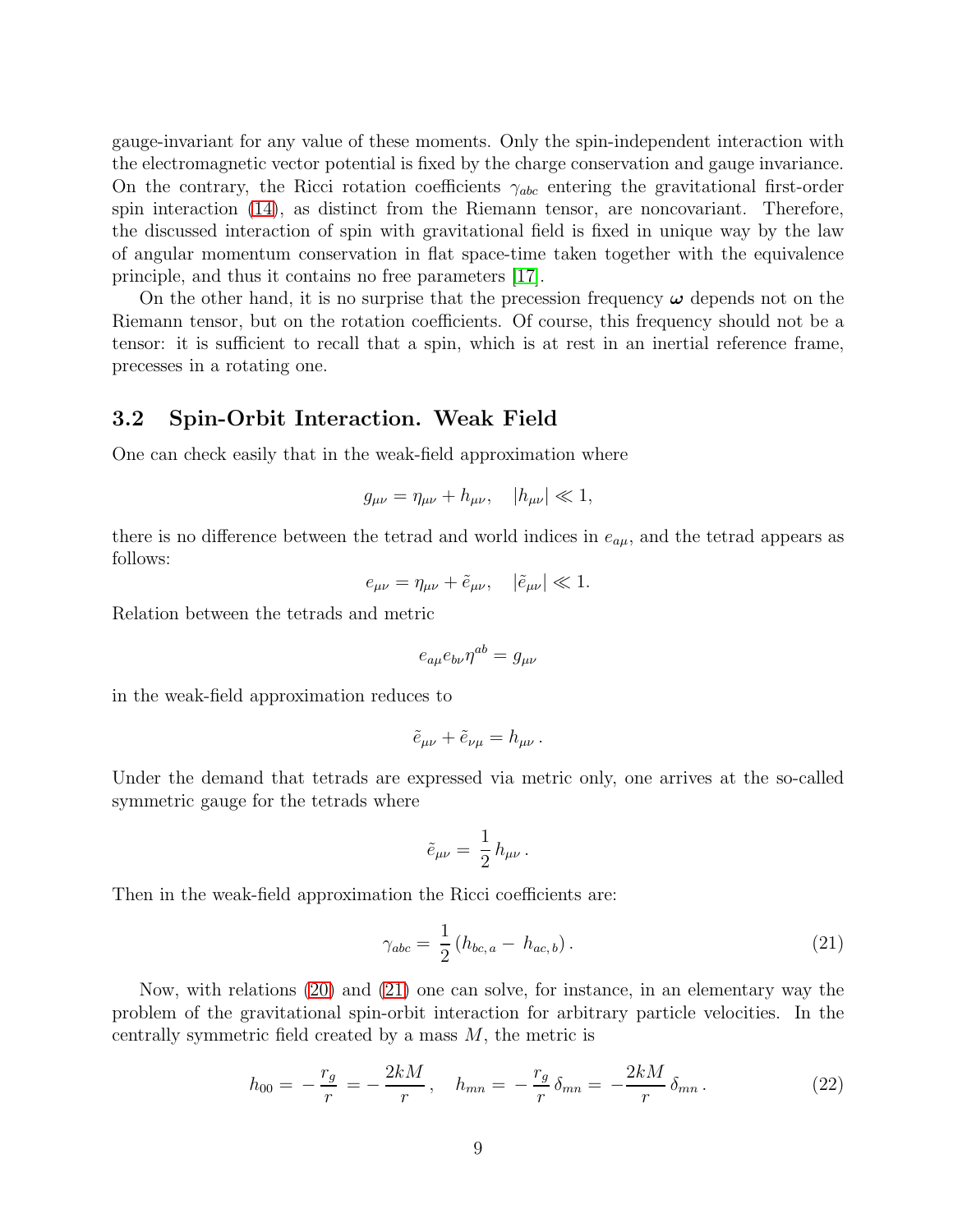Here the nonvanishing Ricci coefficients are

$$
\gamma_{ijk} = \frac{kM}{r^3} \left( \delta_{jk} r_i - \delta_{ik} r_j \right), \quad \gamma_{0i0} = -\frac{kM}{r^3} r_i. \tag{23}
$$

Plugging these expressions into formula [\(20\)](#page-7-0) yields the following result for the precession frequency:

<span id="page-9-0"></span>
$$
\omega_{ls} = \frac{2\gamma + 1}{\gamma + 1} \frac{kM}{r^3} \mathbf{v} \times \mathbf{r} \,. \tag{24}
$$

The combination of a high velocity for a spinning particle with a weak gravitational field refers obviously to a scattering problem. Another possible application is to a spinning particle bound by other forces, for instance, by electromagnetic ones, when we are looking for the correction to the precession frequency due to the gravitational interaction.

In the limit of low velocities,  $\gamma \rightarrow 1$ , formula [\(24\)](#page-9-0) goes over into the classical result [\[18\]](#page-15-3)

$$
\omega_{ls} = \frac{3}{2} \frac{kM}{r^3} \mathbf{v} \times \mathbf{r},\qquad(25)
$$

with the gravitational spin-orbit potential <sup>[2](#page-9-1)</sup>

<span id="page-9-3"></span>
$$
U_{ls}(\mathbf{r}) = \frac{3}{2} \frac{kM}{r^3} [\mathbf{v} \times \mathbf{r}] \,\mathbf{s} \,. \tag{26}
$$

#### 3.3 Spin-Orbit Interaction. Schwarzschild Field

We consider now the spin precession in the Schwarzschild field beyond the weak-field approximation (though neglecting the spin influence on the trajectory). The 3-dimensional components of the Schwarzschild metric can be conveniently written as

$$
g_{mn} = -\left(\delta_{mn} - \frac{r_m r_n}{r^2}\right) - \frac{r_m r_n}{r^2} \frac{1}{1 - r_g/r} = -\delta_{mn}^{\perp} - n_m n_n \frac{1}{1 - r_g/r}.
$$
 (27)

Nonvanishing tetrads are chosen as follows:

$$
e_0^{(0)} = \sqrt{1 - r_g/r}; \quad e_m^{(k)} = \delta_{km}^{\perp} + n_k n_m \frac{1}{\sqrt{1 - r_g/r}}; \tag{28}
$$

in this subsection the tetrad indices are singled out by brackets. Now the nonvanishing Ricci coefficients (here their last indices are world ones) are

$$
\gamma_{(0)(i)0} = -\frac{kM}{r^3}r_i; \quad \gamma_{(i)(j)k} = \frac{1 - \sqrt{1 - r_g/r}}{r^2} (\delta_{jk}r_i - \delta_{ik}r_j).
$$
 (29)

At last, the precession frequency in this case is

<span id="page-9-2"></span>
$$
\omega = -\mathbf{L} \frac{r_g}{2mr^3} \left\{ \frac{2}{u^0 + u^0 \sqrt{1 - r_g/r}} + \frac{1}{1 + u^0 \sqrt{1 - r_g/r}} \right\}.
$$
 (30)

<span id="page-9-1"></span><sup>&</sup>lt;sup>2</sup>It is curious that this result by Fokker for the gravitational spin-orbit interaction preceded by 5 years the corresponding one by Thomas for the electromagnetic case.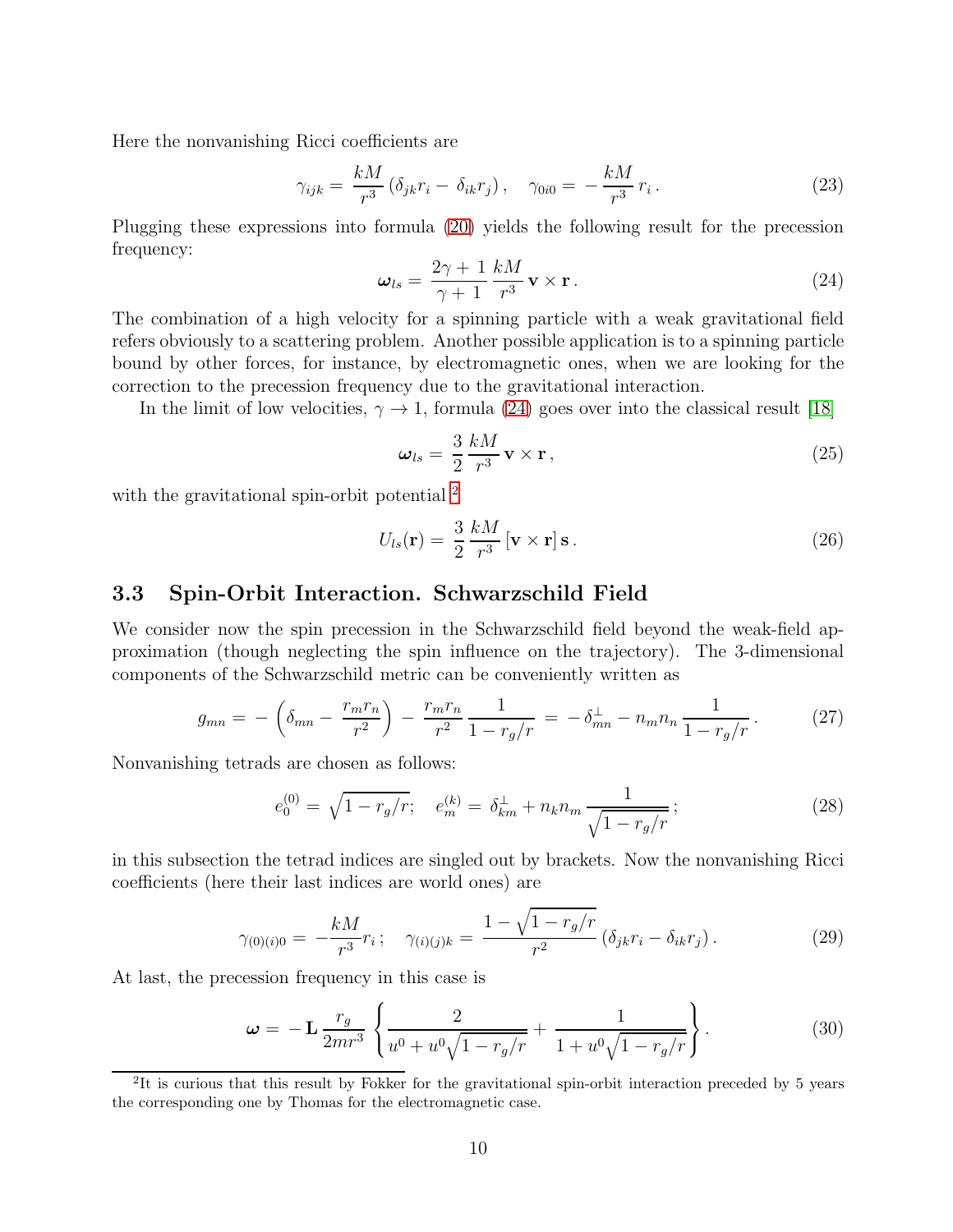Here  $m$  and  $\bf{L}$  are the particle mass and orbital angular momentum, respectively;

$$
u^{0} = \frac{dt}{d\tau} = \left\{1 - r_{g}/r - (\mathbf{nv})^{2}(1 - r_{g}/r)^{-1} - (\mathbf{v}^{\perp})^{2}\right\}^{-1/2}.
$$

Rather cumbersome general expression [\(30\)](#page-9-2) simplifies for a circular orbit. Here

$$
u^{0} = \left(1 - \frac{3kM}{r}\right)^{-1/2}; \quad L = mr \left(\frac{kM}{r}\right)^{1/2} \left(1 - \frac{3kM}{r}\right)^{-1/2},
$$

so that

<span id="page-10-0"></span>
$$
\omega = \frac{(kM)^{1/2}}{r^{3/2}} \left[ 1 - \left( 1 - \frac{3kM}{r} \right)^{1/2} \right]. \tag{31}
$$

The general case of spin precession in the Schwarzschild field was considered in [\[19\]](#page-15-4). Our expression [\(31\)](#page-10-0) agrees with the corresponding result of [\[19\]](#page-15-4) (therein the precession is considered with respect to the proper time  $\tau$ , but not with respect to t).

# 4 Covariant and Noncovariant Description of Spin-Dependent Forces

#### 4.1 Problem with Covariant Formalism. Simple Example

The difficulty with the covariant description of spin-dependent forces arises already for the electromagnetic interaction. To see what we are talking about, let us come back to La-grangian [\(12\)](#page-5-2). In the  $c^{-2}$  approximation it generates the spin-dependent force

<span id="page-10-1"></span>
$$
f_m = \frac{eg}{2m} \mathbf{s} \mathbf{B}_{,m} + \frac{e(g-1)}{2m} \left( \frac{d}{dt} [\mathbf{E} \times \mathbf{s}]_{,m} - \mathbf{s} [\mathbf{v} \times \mathbf{E}_{,m} ] \right), \tag{32}
$$

acting on the particle (here and below in this subsection a subscript with a comma denotes a partial derivative).

Let us try to construct a covariant expression for the spin-dependent force acting on the particle, which would reproduce in the same  $c^{-2}$  approximation force [\(32\)](#page-10-1). Such covariant correction  $f^{\mu}$  to the Lorentz force  $eF^{\mu\nu}u_{\nu}$  should be linear in the tensor of spin  $S_{\mu\nu}$  and in the gradient of the tensor of electromagnetic field  $F_{\mu\nu,\lambda}$ , it may depend also on the 4-velocity  $u^{\mu}$ . Since  $u^{\mu}u_{\mu} = 1$ , this correction must satisfy the condition  $u_{\mu}f^{\mu} = 0$ . From the mentioned tensors one can construct only two independent structures meeting the last condition. The first one,

<span id="page-10-2"></span>
$$
\eta^{\mu\kappa} F_{\nu\lambda,\kappa} S^{\nu\lambda} - F_{\lambda\nu,\kappa} u^{\kappa} S^{\lambda\nu} u^{\mu},\tag{33}
$$

reduces in the  $c^{-2}$  approximation to

<span id="page-10-3"></span>
$$
2\mathbf{s}(\mathbf{B}_{,m} - [\mathbf{v} \times \mathbf{E}_{,m}]),\tag{34}
$$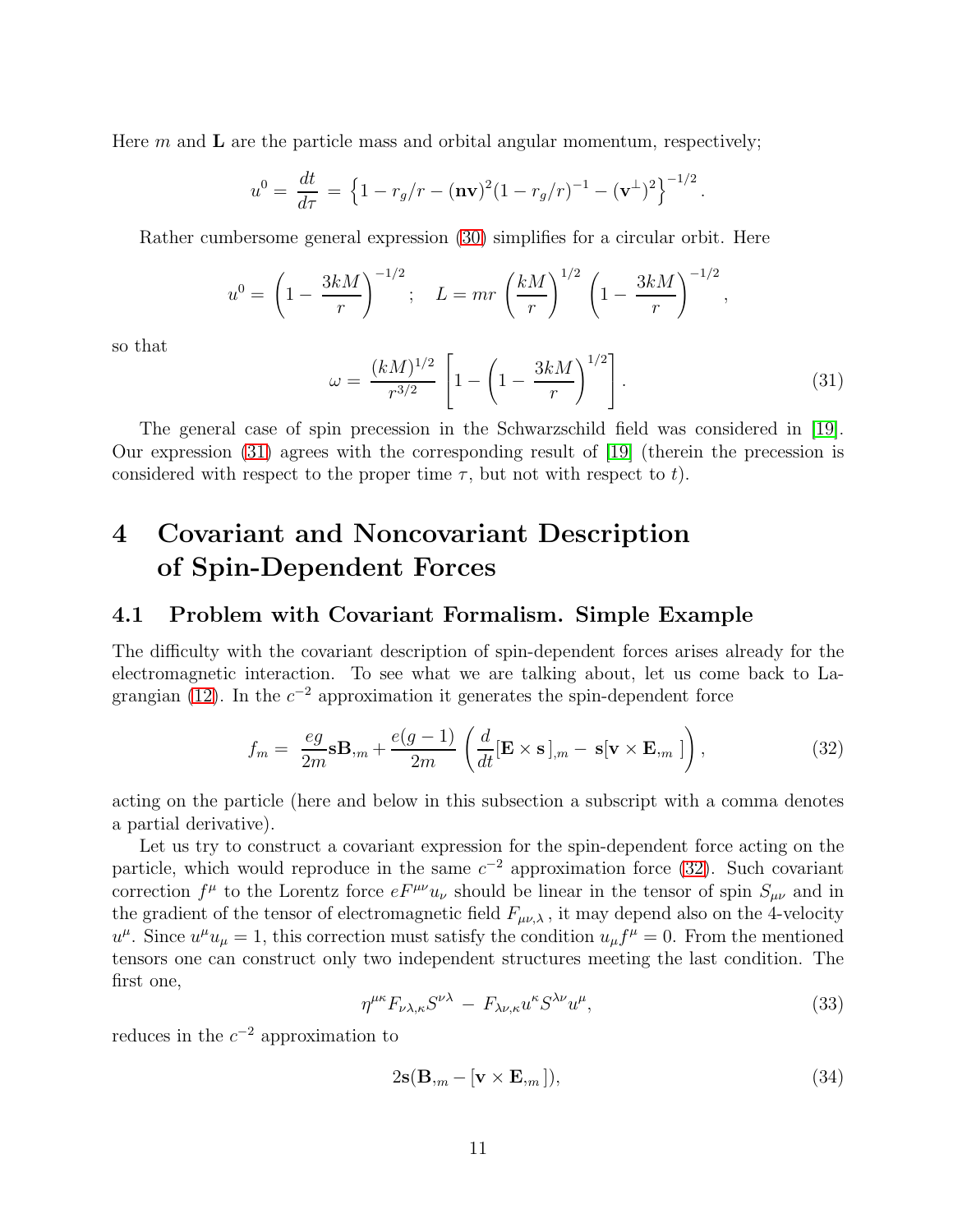and the second one,

<span id="page-11-0"></span>
$$
u^{\lambda} F_{\lambda \nu,\kappa} u^{\kappa} S^{\nu \mu},\tag{35}
$$

reduces to

<span id="page-11-1"></span>
$$
\frac{d}{dt}[\mathbf{s} \times \mathbf{E}]_{,m} \tag{36}
$$

Let us note that possible structures with the contraction  $F_{\nu\kappa\lambda}S^{\kappa\lambda}$  reduce to [\(33\)](#page-10-2) and [\(35\)](#page-11-0), due to the Maxwell equations and the antisymmetry of  $S_{\kappa\lambda}$ .

Certainly, no linear combination of [\(34\)](#page-10-3) and [\(36\)](#page-11-1) can reproduce the correct expression [\(32\)](#page-10-1) for the spin-dependent force.

But why is it that the correct (in the  $c^{-2}$  approximation) formula [\(32\)](#page-10-1) cannot be obtained from a covariant expression for the force? Obviously, one can easily reproduce by a linear combination of  $(34)$  and  $(36)$  those terms in  $(32)$  which are proportional to g. In other words, there is no problem to present in a covariant form the terms which describe, so to say, direct interaction of a magnetic moment with external fields. It is the terms in [\(32\)](#page-10-1) independent of g and corresponding to the Thomas precession, which cannot be written covariantly.

Of course, the noncovariance of equations by itself does not mean that physical observables have wrong transformation properties. It is sufficient to recall in this connection electrodynamics in the Coulomb gauge.

#### 4.2 What Is the Coordinate of Spinning Particle?

The covariant formalism can be reconciled with the correct results if the coordinate x entering the covariant equation is related to the usual one **r** in the  $c^{-2}$  approximation as follows:

<span id="page-11-2"></span>
$$
\mathbf{x} = \mathbf{r} + \frac{1}{2m} \mathbf{s} \times \mathbf{v}.
$$
 (37)

The generalization of this substitution to the case of arbitrary velocities is [\[5\]](#page-14-4)

<span id="page-11-3"></span>
$$
\mathbf{x} = \mathbf{r} + \frac{\gamma}{m(\gamma + 1)} \mathbf{s} \times \mathbf{v}, \quad \gamma = \frac{1}{\sqrt{1 - v^2}}.
$$
 (38)

Obviously, after this velocity-dependent substitution, the Lagrangian depends explicitly on the acceleration which in general results in spurious, nonphysical solutions.

Since relations [\(37\)](#page-11-2), [\(38\)](#page-11-3) are valid for a free spinning particle as well, their origin can be elucidated with a simple example of a free particle of spin 1/2. Here, instead of the Dirac representation with the Hamiltonian of the standard form

$$
H = \alpha \mathbf{p} + \beta m,
$$

it is convenient to use the Foldy-Wouthuysen (FW) representation. In it the Hamiltonian is

$$
H_{FW} = \beta \varepsilon_{\mathbf{p}}, \quad \varepsilon_{\mathbf{p}} = \sqrt{\mathbf{p}^2 + m^2},
$$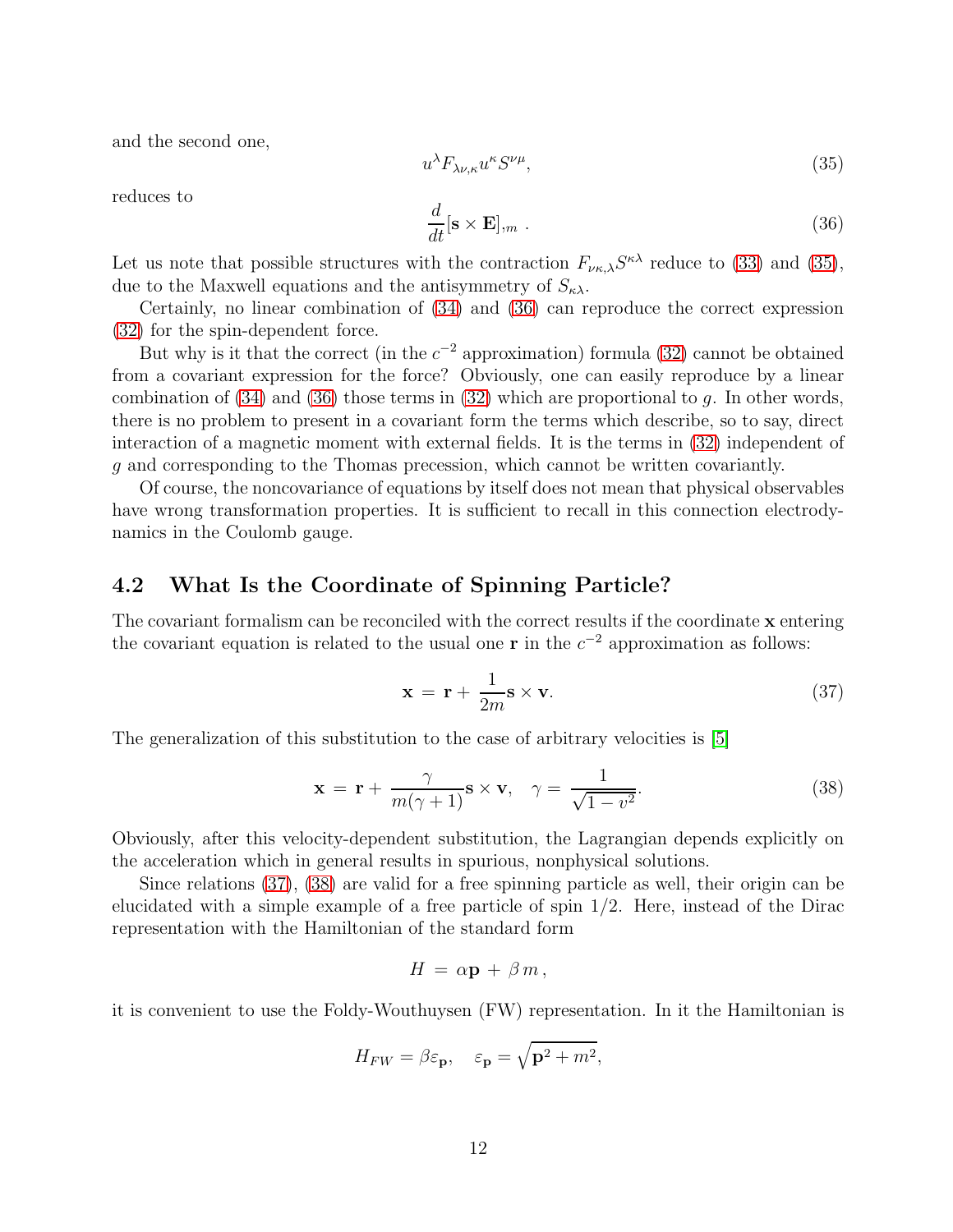and the 4-component wave functions  $\psi_{\pm}$  of the states of positive and negative energies reduce in fact to the 2-component spinors  $\phi_{\pm}$ :

$$
\psi_+ = \begin{pmatrix} \phi_+ \\ 0 \end{pmatrix}, \quad \psi_- = \begin{pmatrix} 0 \\ \phi_- \end{pmatrix}.
$$

Obviously, in this representation the operator of coordinate  $\hat{\mathbf{r}}$  defined by the usual relation

<span id="page-12-1"></span>
$$
\hat{\mathbf{r}}\psi(\mathbf{r}) = \mathbf{r}\psi(\mathbf{r})\,,\tag{39}
$$

is just r.

The transition from the exact Dirac equation in an external field to its approximate form containing only the first-order correction in  $c^{-2}$ , is performed just by means of the FW transformation. Thus, in the resulting  $c^{-2}$  Hamiltonian the coordinate of a spinning electron is the same  $\bf{r}$  as in the completely nonrelativistic case  $^3$  $^3$ .

One more limiting case, which is of a special interest to us, is a classical spinning particle. Such a particle is in fact a well-localized wave packet constructed from positive-energy states, i.e., it is naturally described in the FW representation. Therefore, it is just r which it is natural to consider as the coordinate of a relativistic spinning particle.

A certain subtlety here is that in the Dirac representation the operator  $\hat{\bf r}$  is nondiagonal. However, the operator equations of motion certainly have the same form both in the Dirac and Foldy-Wouthuysen representations. Correspondingly, the semiclassical approximation to both is the same. In particular, the time derivatives in the left-hand-side of classical equations of motion are taken of the same coordinate r, which serves as an argument of the fields in the right-hand-side of these equations.

As to the covariant operator  $\hat{\mathbf{x}}$ , it has the simplest form in the Dirac representation:

$$
\hat{\mathbf{x}}_D = \sqrt{\frac{\varepsilon}{m}} \beta \mathbf{r}_D \sqrt{\frac{\varepsilon}{m}},\tag{40}
$$

where  $\hat{\mathbf{r}}_D$  is the operator acting on the wave function in the Dirac representation according to the rule [\(39\)](#page-12-1). The covariance of the matrix element  $\psi^{\dagger} \hat{\mathbf{x}} \psi$  is obvious: the matrix  $\beta$ transforms  $\psi^{\dagger}$  into  $\bar{\psi}$ , and the factors  $\sqrt{\varepsilon/m}$  are needed for the covariant normalization of the wave functions.

Let us rewrite the operator  $\hat{\mathbf{x}}$  in the FW representation. The matrix U of the FW transformation is

$$
U = \frac{m + \varepsilon - \beta \alpha \mathbf{p}}{\sqrt{2\varepsilon(m + \varepsilon)}}.
$$
\n(41)

The calculation, which is conveniently performed in the momentum representation where  $\mathbf{r}_D = i \nabla_p$ , results in the following expression:

<span id="page-12-2"></span>
$$
\hat{\mathbf{x}}_{FW} = U^{\dagger} \hat{\mathbf{x}}_D U = \beta \left( \mathbf{r} + \frac{1}{m(m+\varepsilon)} \mathbf{s} \times \mathbf{p} \right) - \frac{1}{2m} [(\boldsymbol{\alpha} \mathbf{p}) \hat{\mathbf{r}} + \hat{\mathbf{r}} (\boldsymbol{\alpha} \mathbf{p})]. \tag{42}
$$

<span id="page-12-0"></span><sup>&</sup>lt;sup>3</sup>This is why nobody makes substitution [\(37\)](#page-11-2) in the Coulomb potential when treating the spin-orbit interaction in the hydrogen atom.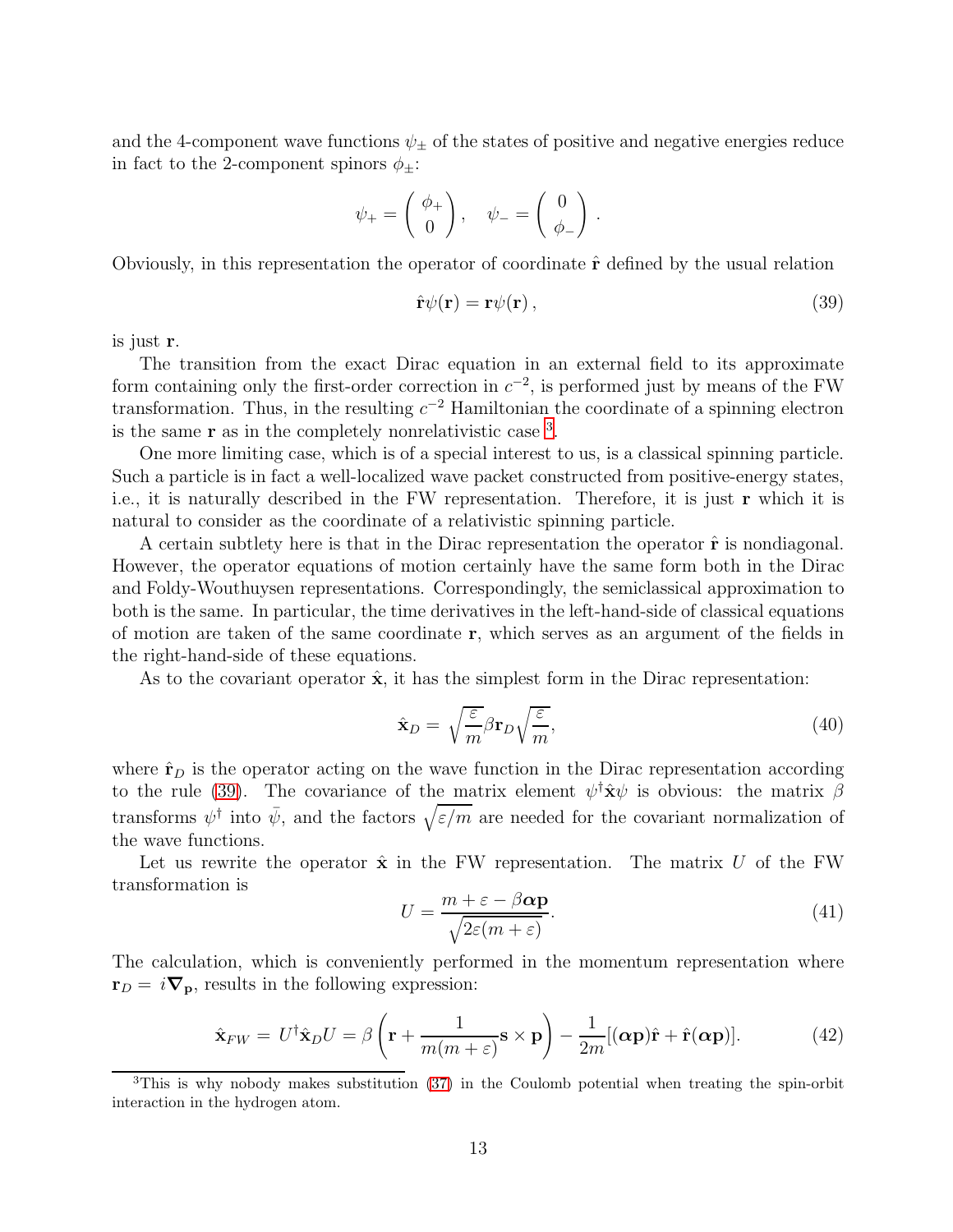Here

$$
\mathbf{s} = \frac{1}{2} \begin{pmatrix} \boldsymbol{\sigma} & 0 \\ 0 & \boldsymbol{\sigma} \end{pmatrix} \tag{43}
$$

is the relativistic operator of spin. Let us note that different components of the relativistic coordinate operator [\(42\)](#page-12-2) do not commute. If we confine to the space of the positive-energy states, then we can put in [\(42\)](#page-12-2)  $\beta = 1$  and drop the terms with  $\alpha$ . In this way we arrive at expression [\(38\)](#page-11-3).

#### 4.3 Back to Gravitational Interaction

Thus, there is however a serious problem with the covariant formulation of the equations of motion of a spinning relativistic particle. This equation, for instance, in the gravitational field,

<span id="page-13-0"></span>
$$
\frac{D}{D\tau}\left(mu_{\mu} - S_{\mu\nu}\frac{Du^{\nu}}{D\tau}\right) = -\frac{1}{2}R_{\mu\nu\rho\sigma}u^{\nu}S^{\rho\sigma},\qquad(44)
$$

contains the third time-derivative. As long as the term

$$
-\frac{D}{D\tau}\left(S_{\mu\nu}\frac{Du^{\nu}}{D\tau}\right),\,
$$

with the third time-derivative, is treated perturbatively, no special problem arises with it by itself. However, the inherent shortcoming of equation [\(44\)](#page-13-0) (pointed out above for the corresponding electromagnetic equation in the  $c^{-2}$  approximation) is that beyond the perturbation theory it evidently has spurious, nonphysical solutions.

But let us confine in [\(44\)](#page-13-0) to the leading in spin approximation:

<span id="page-13-1"></span>
$$
\frac{Du_{\mu}}{D\tau} = -\frac{1}{2m}R_{\mu\nu\rho\sigma}u^{\nu}S^{\rho\sigma}.
$$
\n(45)

We note that the right-hand-side of this equation is the only covariant structure possible here (up to a numerical factor). For the nonrelativistic motion in the gravitational field created by a mass  $M$ , equation [\(45\)](#page-13-1) reduces to

<span id="page-13-3"></span>
$$
\ddot{\mathbf{x}} = -\frac{kM}{x^3}\mathbf{x} + 3\frac{kM}{mx^3}[\mathbf{v}\times\mathbf{s} - (\mathbf{nv})\mathbf{n}\times\mathbf{s} - 2\mathbf{n}(\mathbf{n}[\mathbf{v}\times\mathbf{s}])], \quad \mathbf{n} = \frac{\mathbf{x}}{x}.
$$
 (46)

However, the equation of motion that follows from the Lagrangian with potential [\(26\)](#page-9-3) is somewhat different:

<span id="page-13-2"></span>
$$
\ddot{\mathbf{r}} = -\frac{kM}{r^3}\mathbf{r} + 3\frac{kM}{mr^3}\left[\mathbf{v}\times\mathbf{s} - \frac{3}{2}\left(\mathbf{nv}\right)\mathbf{n}\times\mathbf{s} - \frac{3}{2}\mathbf{n}\left(\mathbf{n}[\mathbf{v}\times\mathbf{s}]\right)\right], \quad \mathbf{n} = \frac{\mathbf{r}}{r}.\tag{47}
$$

The reason of the disagreement between  $(47)$  and  $(46)$  is that they refer to the coordinates **r** and x defined differently (see [\(37\)](#page-11-2)).

This discrepancy was pointed out long ago in [\[20\]](#page-15-5) where the classical result [\(26\)](#page-9-3) was derived from the scattering amplitude for the Dirac particle in the gravitational field.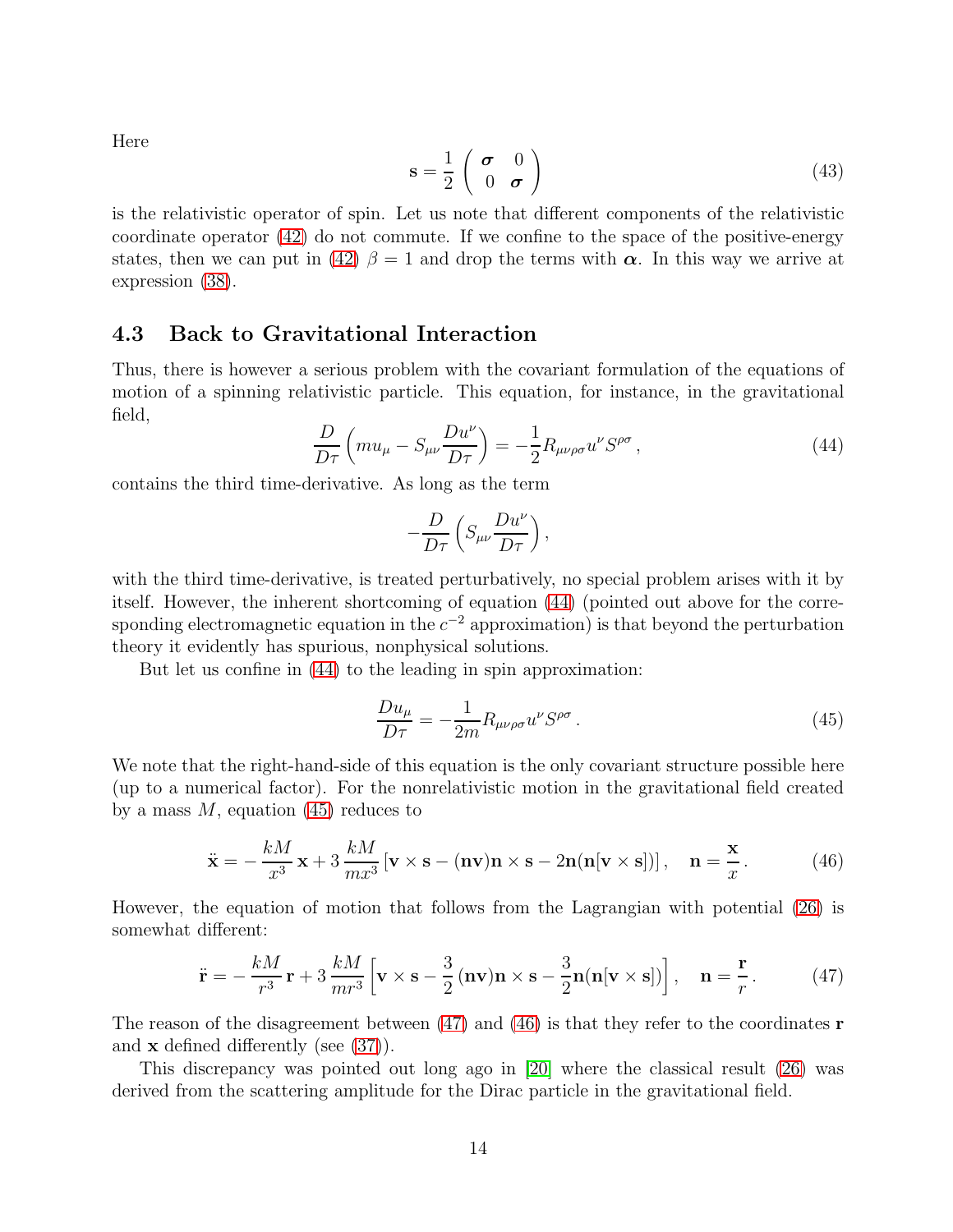Quite typical explanation of the discrepancy was: "The quantum field theory of the spin-1/2 particle from which the classical result was derived does not have any spin supplementary condition  $(u^{\mu}S_{\mu}=0)$  or  $u^{\mu}S_{\mu\nu}=0$ . This is because field theories deal with point particles and not with extended bodies." In fact, first of all, spin in the Dirac theory certainly satisfies the mentioned constraint (in the sense of expectation values). On the other hand, is the proton in a gravitational field a point particle or an extended body? The deuteron? The uranium nucleus? Obviously, an extended body can be treated as a point particle, as long as we do not go into details of its structure and as long as we do not consider its internal excitations. This point should be emphasized since up to now one may hear utterances similar to the above one on "point particles and extended bodies", even from some well-known theorists.

## <span id="page-14-0"></span>References

- <span id="page-14-1"></span>[1] M. Mathisson, Acta Phys. Polon. 6, 163 (1937).
- <span id="page-14-2"></span>[2] A. Papapetrou, Proc. Roy. Soc. London A 209, 248 (1951).
- <span id="page-14-3"></span>[3] W. Pauli, Collected Scientific Papers, ed. by R. Kronig, V.F. Weisskopf (John Wiley and Sons, 1964), v. 2, p. 544.
- <span id="page-14-4"></span>[4] T.O. Niinikoski, R. Rosmanith, Nucl. Instr. Meth. A 225, 460 (1987).
- [5] K. Heinemann, DESY report DESY 96-229; E-print archive [physics/9611001.](http://arxiv.org/abs/physics/9611001)
- [6] K.S. Thorne, J.B. Hartle, Phys. Rev. D 31, 1815 (1985)
- [7] L.E. Kidder, C.M. Will, A.G. Wiseman, Phys. Rev. D 47, R4183 (1993)
- [8] L. Blanchet, T. Damour, B.R. Iyer, C.M. Will, A.G. Wiseman, Phys. Rev. Lett. 74, 3515 (1995)
- [9] H.T. Cho, Class. Quantum Grav. 15, 2465, (1998); E-print archive [gr-qc/9703071](http://arxiv.org/abs/gr-qc/9703071)
- <span id="page-14-6"></span><span id="page-14-5"></span>[10] I.B. Khriplovich, A.A. Pomeransky, Phys. Lett. A **216**, 7 (1996); E-print archive [gr-qc/9602004.](http://arxiv.org/abs/gr-qc/9602004)
- [11] A.A. Pomeransky, I.B. Khriplovich, Sov. Phys. JETP 86, 839 (1998); E-print archive [gr-qc/9710098.](http://arxiv.org/abs/gr-qc/9710098)
- [12] J. Frenkel, Z. Phys. **37**, 243 (1926).
- [13] L.H. Thomas, Phil. Mag. **3**, 1 (1927).
- [14] V. Bargman, L. Michel, V. Telegdi, Phys. Rev. Lett. 2, 435 (1959).